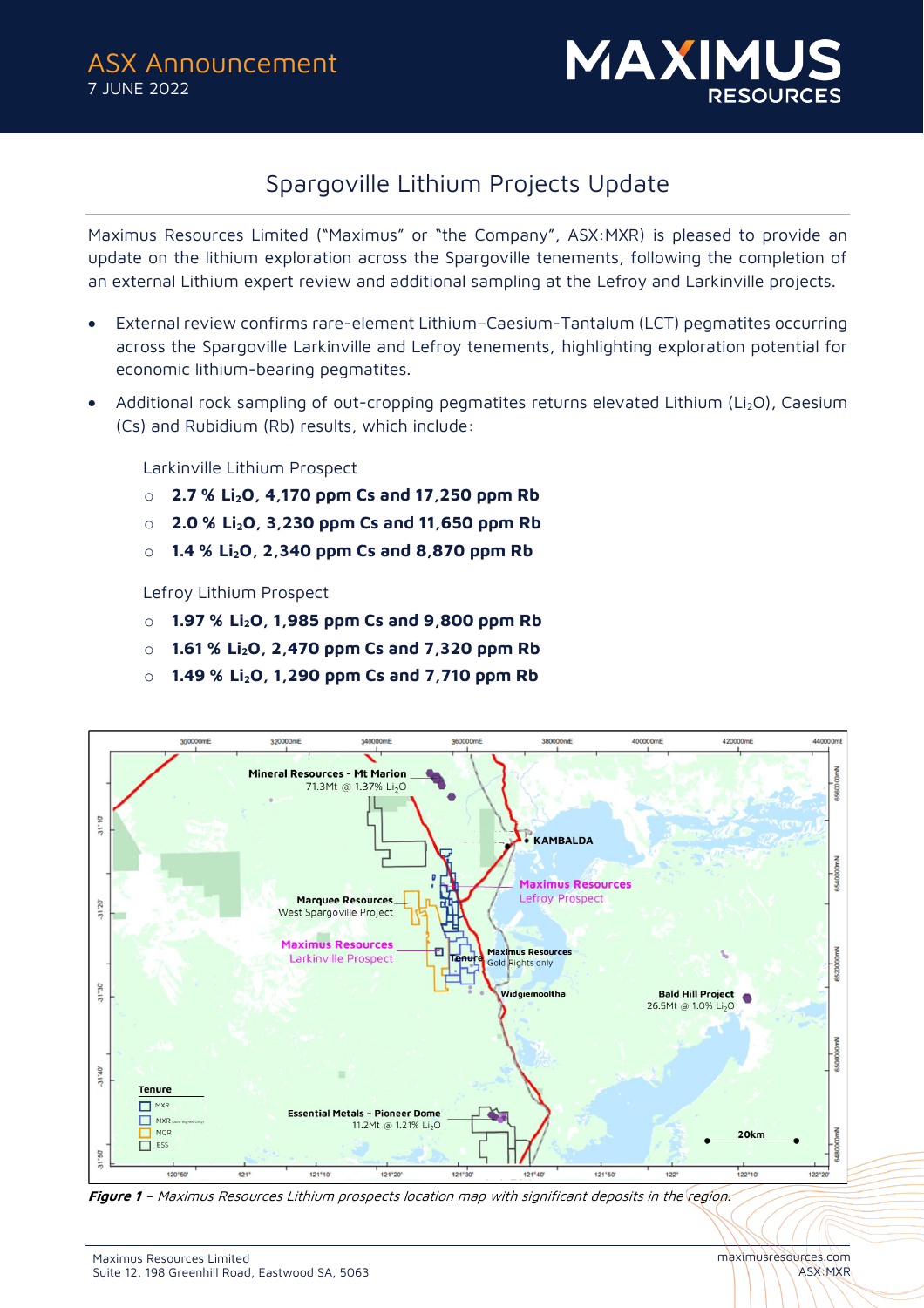

Maximus recently engaged CSA Global lithium expert, Ralph Porter, to review legacy and current geological data, and assist in progressing lithium exploration across the Company's Spargoville tenements, which has had limited exploration for spodumene-bearing pegmatites.

Maximus' Spargoville tenements are located within the Southern Yilgarn Li-Cs-Ta Province which hosts several world-class lithium projects including; Liontown Resources Limited (ASX:LTR) Buldania Lithium Project, Essential Minerals Limited's (ASX:ESS) Pioneer Dome lithium Project, the Bald Hill Lithium Mine and are located ~20kms south of the Mt Marion lithium mine, operated by Mineral Resources Limited (ASX:MIN), with a Mineral Resource of 71.3Mt at 1.37% Li2O (ASX:MIN announcement 31 October 2018) (**Figure 1**).

The external review by CSA Global focused on utilising the Potassium/Rubidium (K/Rb) ratio, which is widely used to evaluate the fractionation state and mineralisation potential of pegmatites, with spodumene-bearing pegmatites typically having a ratio ranging from 5 – 40 K/Rb.

The review has confirmed that the majority of the Lefroy and Larkinville Project pegmatites have moderate to strong fractionation characteristics, supported by elevated values for lithium, rubidium and caesium confirming they belong to the rare-element Lithium-Caesium-Tantalum (LCT) subtype.

The review included a site visit and examination of outcropping pegmatites, drill-core, and reverse circulation (RC) cuttings in the Spargoville belt. Field observations confirm the pegmatites occurring within the Lefroy and Larkinville Prospects are zoned pegmatites and specific areas for drill-testing have been defined.

### **LEFROY LITHIUM PROSPECT**

The Lefroy Lithium Prospect (100% MXR) is located ~20kms south of the Mineral Resources Limited (ASX:MIN) Mt Marion lithium JV operations and is proximal to Marquee Resources (ASX:MQR) West Spargoville lithium prospect (**Figure 1**).

The review indicated that the outcropping pegmatites across the Lefroy Lithium Prospect have characteristics (K/Rb ratio) of LCT pegmatites. The sample results for the northern pegmatite zones indicate variable fractionation using the potassium/rubidium (K/Rb) ratio, while the southern pegmatites are strongly fractionated with low K/Rb ratios (4-15) indicating the potential for domains of zonation lithium enrichment within the pegmatite intrusions (**Figure 2**).

X-ray diffraction (XRD) analyses of the recent rock chips from the Lefroy Lithium Project (southern pegmatite) area was completed to confirm sample mineralogy. The analysis validated field observations of lepidolite and other lithium-bearing micas such as polylithionite present.

Exploration drilling for gold at the Company's Hilditch Gold target (~1.5km south of the Lefroy area) intersected pegmatites which were sampled separately for lithium suite elements and returned encouraging results with elevated Rubidium (Rb) up to 2,130 ppm and elevated Lithium (Li) up to 440 ppm.

Further review of the intersected pegmatite in drill-core from the Hilditch Gold target revealed localised finegrained bands of albite-lepidolite, indicating the lithium-bearing mica is potentially a late metasomatic replacement. Geochemical results from the intersected pegmatite at Hilditch Gold were analysed and indicated moderate fractionation highlighting the potential for lithium enrichment along strike within these pegmatites.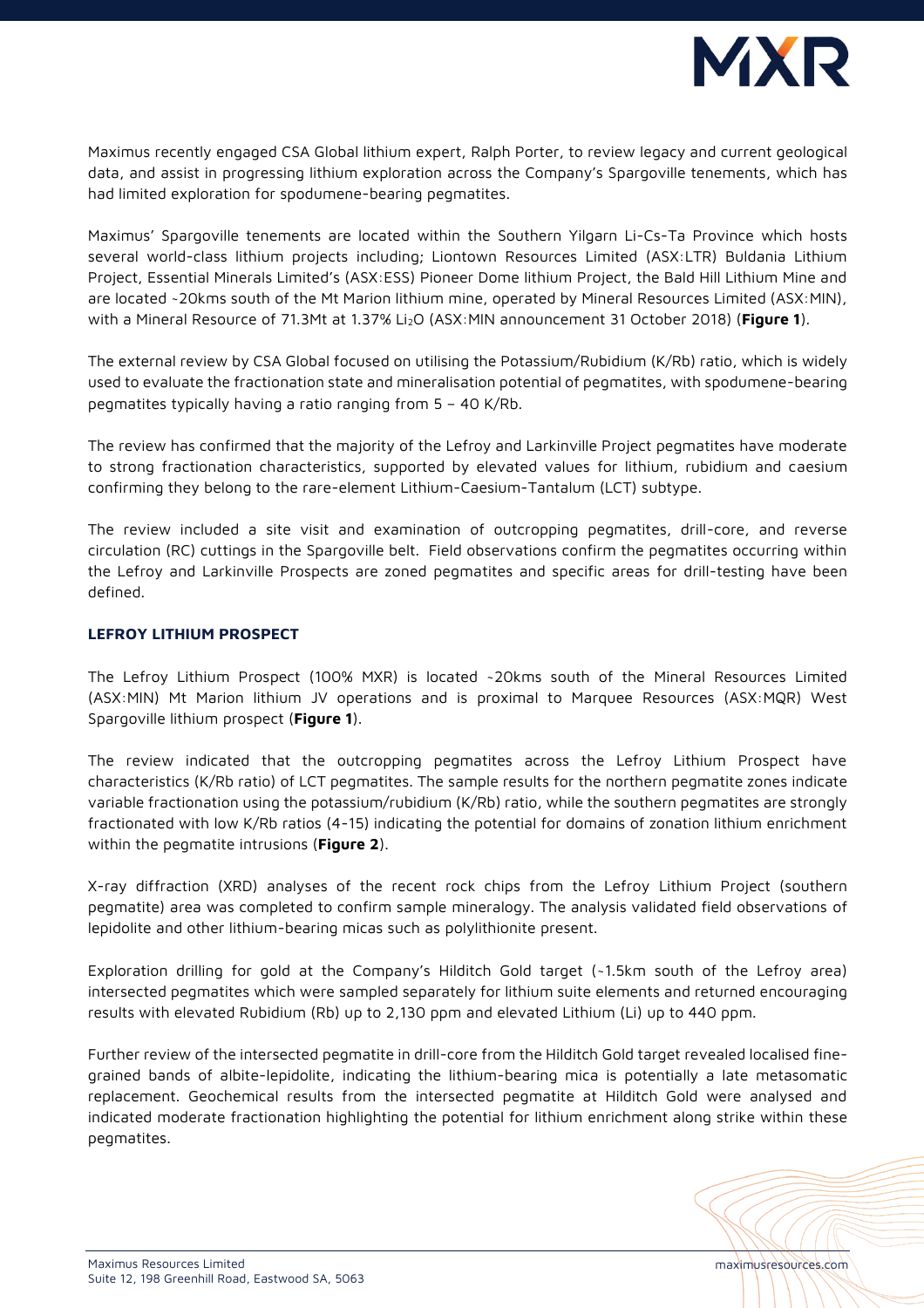



**Figure 2** – Lefroy Lithium Project mapped pegmatites – Potassium/ Rubidium (K/Rb) ratio. Lithium values (ppm) as annotated.

# **LARKINVILLE LITHIUM PROSPECT**

The Larkinville Lithium Prospect (75% Maximus) is located approximately ~15km south of the Company's Lefroy Lithium Prospect (**Figure 1**), west of the Larkinville Gold deposit (**Figure 3**), and is encompassed by Marquee Resources (ASX:MQR) West Spargoville Project.

The external review confirmed that the Larkinville pegmatites are prospective zoned LCT type pegmatites, that are strongly fractionated with elevated Lithium values up to 5.29% Li<sub>2</sub>O and 2.93% Rb (ASX:MXR announcement 31 March 2022).

Supplementary rock samples from the north of the tenement confirm elevated lithium occurrences up to 2.7% Li<sub>2</sub>O in several recent samples including: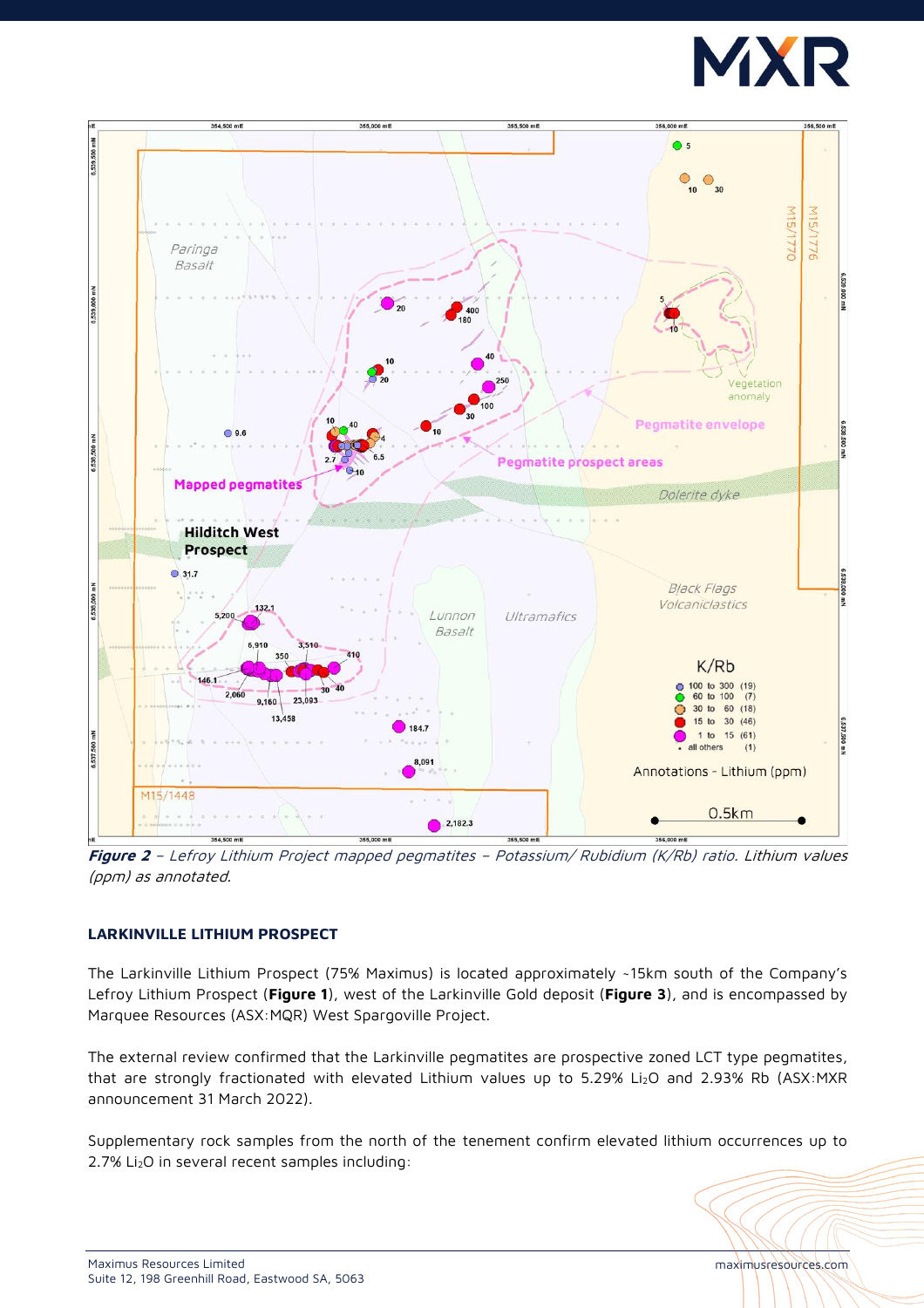

| <b>GDA East</b> | GDA North | Sample ID | Li <sub>2</sub> O <sub>96</sub> | $Cs$ (ppm) | $Nb$ (ppm) | $Rb$ (ppm) | Ta (ppm) |
|-----------------|-----------|-----------|---------------------------------|------------|------------|------------|----------|
| 353694          | 6523149   | SL1628    | 1.4                             | 2340       | 83         | 8,870      | 66.7     |
| 353697          | 6523148   | SL1629    | 0.9                             | 1760       | 36         | 7.570      | 43.7     |
| 353697          | 6523134   | SL1630    | 2.O                             | 3230       | 51         | 11,650     | 67.4     |
| 353687          | 6523133   | SL1631    | 2.7                             | 4170       | 50         | 17.250     | 71.4     |
| 353693          | 6523154   | SL1637    | 0.6                             | 1030       | 84         | 5,400      | 120.5    |



**Figure 2** – Larkinville Area Prospect mapped pegmatites – Potassium/ Rubidium (K/Rb) ratio. Lithium values (ppm) as annotated.

X-ray diffraction (XRD) analysis of the rock samples indicates multiple micas present with muscovite, lepidolite, polylithionite and possible tainiolite. The K/Rb data indicates the pegmatites are moderate to strongly fractionated. These observations, plus elevated lithium in surface samples, support drill testing of these pegmatites.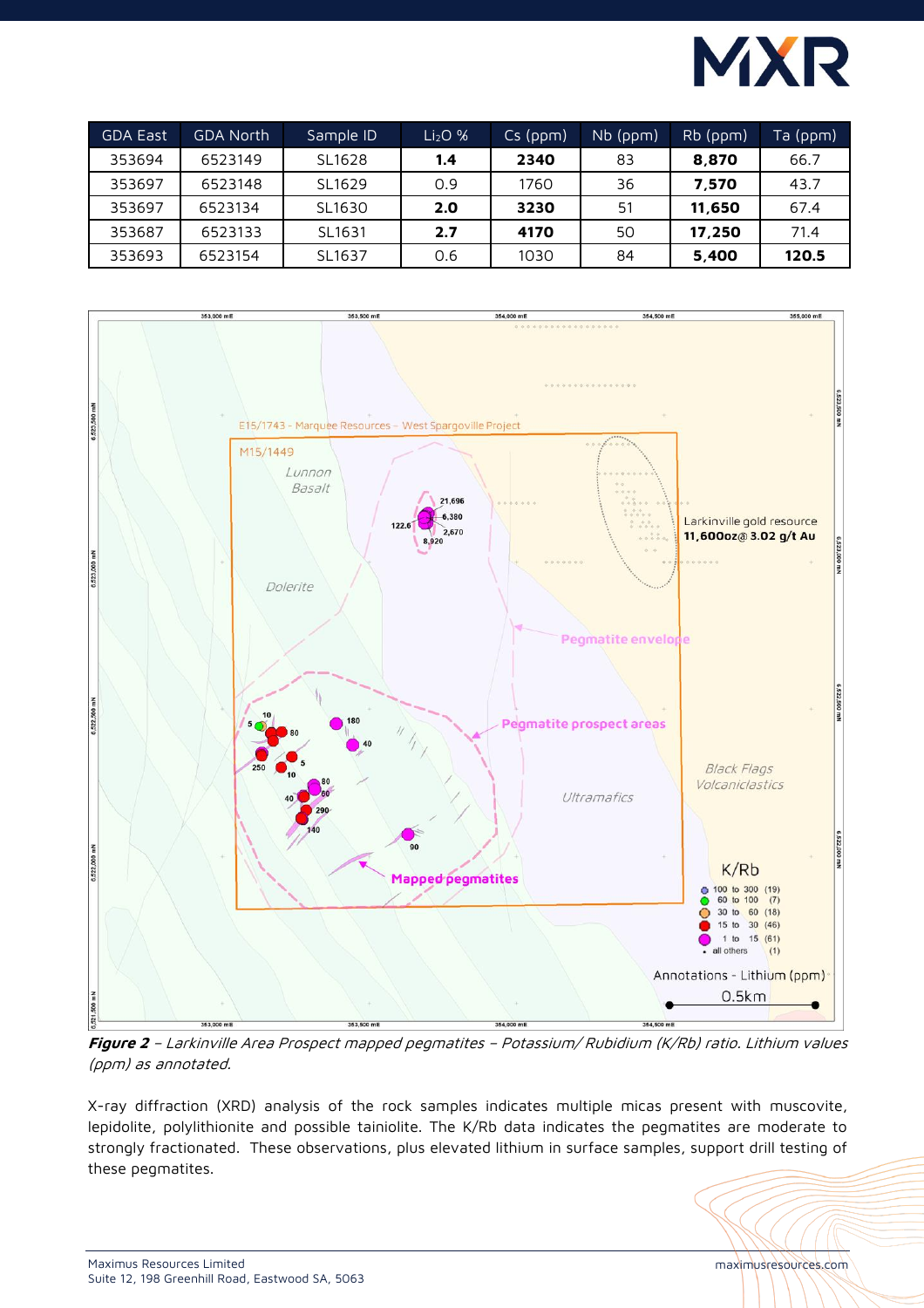

#### **FORWARD PLAN**

The Company is reviewing options to advance the highly prospective Lithium prospects across the Spargoville tenements, complementary to the Company's gold and nickel focus.

Recommendations from the external review and completed fieldwork support a targeted lithium drill program across several prospects. The planning and approval process is underway for a programme in the second half of 2022, subject to approvals.

This ASX announcement has been approved by the Board of Directors of Maximus.

#### **For further information, please visit www.maximusresources.com or contact:**

T: +61 8 7324 3172

E: [info@maximusresources.com](mailto:info@maximusresources.com)

**Competent Person Statements:** The information in this announcement that relates to Lithium prospectivity outlined within this document is based on information reviewed, collated and compiled by Dr Travis Murphy, a full-time employee of Maximus. Dr Murphy is a professional geoscientist and Member of The Australian Institute of Geoscientists and has sufficient experience relevant to the style of mineralisation and type of deposit under consideration, and to the activity which has been undertaken, to qualify as a Competent Person as defined in the 2012 Edition of the Joint Ore Reserves Committee (JORC) Australasian Code for Reporting of Exploration Results, Mineral Resources, and Ore Reserves. Dr Murphy consents to the inclusion in this announcement of the matters based on this information in the form and context in which it appears.

The information in this announcement that relates to Lithium prospectivity outlined within this document is based on information reviewed by Mr Ralph Porter, a full-time employee of CSA Global Pty Ltd. Ralph Porter is a professional geoscientist and Member of The Australian Institute of Geoscientists and has sufficient experience relevant to the style of mineralisation and type of deposit under consideration, and to the activity which has been undertaken, to qualify as a Competent Person as defined in the 2012 Edition of the Joint Ore Reserves Committee (JORC) Australasian Code for Reporting of Exploration Results, Mineral Resources, and Ore Reserves. Mr Porter consents to the inclusion in this announcement of the matters based on this information in the form and context in which it appears.

**Forward-Looking Statements** contained in this release, particularly those regarding possible or assumed future performance, costs, dividends, production levels or rates, prices, resources, reserves or potential growth of Maximus Resources Limited, are, or maybe, forward-looking statements. Such statements relate to future events and expectations and, as such, involve known and unknown risks and uncertainties. Actual results and developments may differ materially from those expressed or implied by these forward--‐looking statements depending on a variety of factors.

| Sample ID | Location        | GDA94 E | GDA94 N | K2O% | Li2O<br>(% ) | Cs<br>(ppm) | <b>N<sub>b</sub></b><br>(ppm) | <b>Rb</b><br>(ppm) | Sn<br>(ppm) | Ta<br>(ppm) | K/Rb<br>Ratio |
|-----------|-----------------|---------|---------|------|--------------|-------------|-------------------------------|--------------------|-------------|-------------|---------------|
| MXR016752 | East Hilditch   | 355975  | 6538949 | 3.31 | 0.00         | 93          | 40                            | 1285               | 17          | 21          | 21            |
| MXR016753 | East Hilditch   | 355978  | 6538949 | 1.62 | 0.00         | 54          | 60                            | 629                | 17          | 30          | 21            |
| MXR016754 | East Hilditch   | 355981  | 6538949 | 2.75 | 0.00         | 49          | 54                            | 929                | 10          | 18          | 25            |
| MXR016755 | East Hilditch   | 355984  | 6538949 | 0.41 | 0.00         | 17          | 73                            | 153                | 13          | 27          | 22            |
| MXR016756 | East Hilditch   | 355987  | 6538949 | 0.95 | 0.00         | 24          | 41                            | 345                | < 5         | 24          | 23            |
| MXR016757 | East Hilditch   | 355990  | 6538949 | 1.26 | 0.00         | 48          | 61                            | 412                | < 5         | 28          | 25            |
| MXR017001 | Lefroy_Hilditch | 354560  | 6537745 | 2.69 | 0.44         | 435         | 27                            | 3740               | 40          | $+2$        | 6             |
| MXR017002 | Lefroy_Hilditch | 354581  | 6537744 | 3.60 | 1.49         | 1290        | 48                            | 7710               | 147         | 35          | 4             |
| MXR017003 | Lefroy_Hilditch | 354565  | 6537745 | 3.43 | 0.57         | 602         | 30                            | 5240               | 50          | 11          | 5.            |

**Appendix A -** Rock samples geochemical analysis results. Potassium/ Rubidium (K/Rb) ratio (<40 highlighted).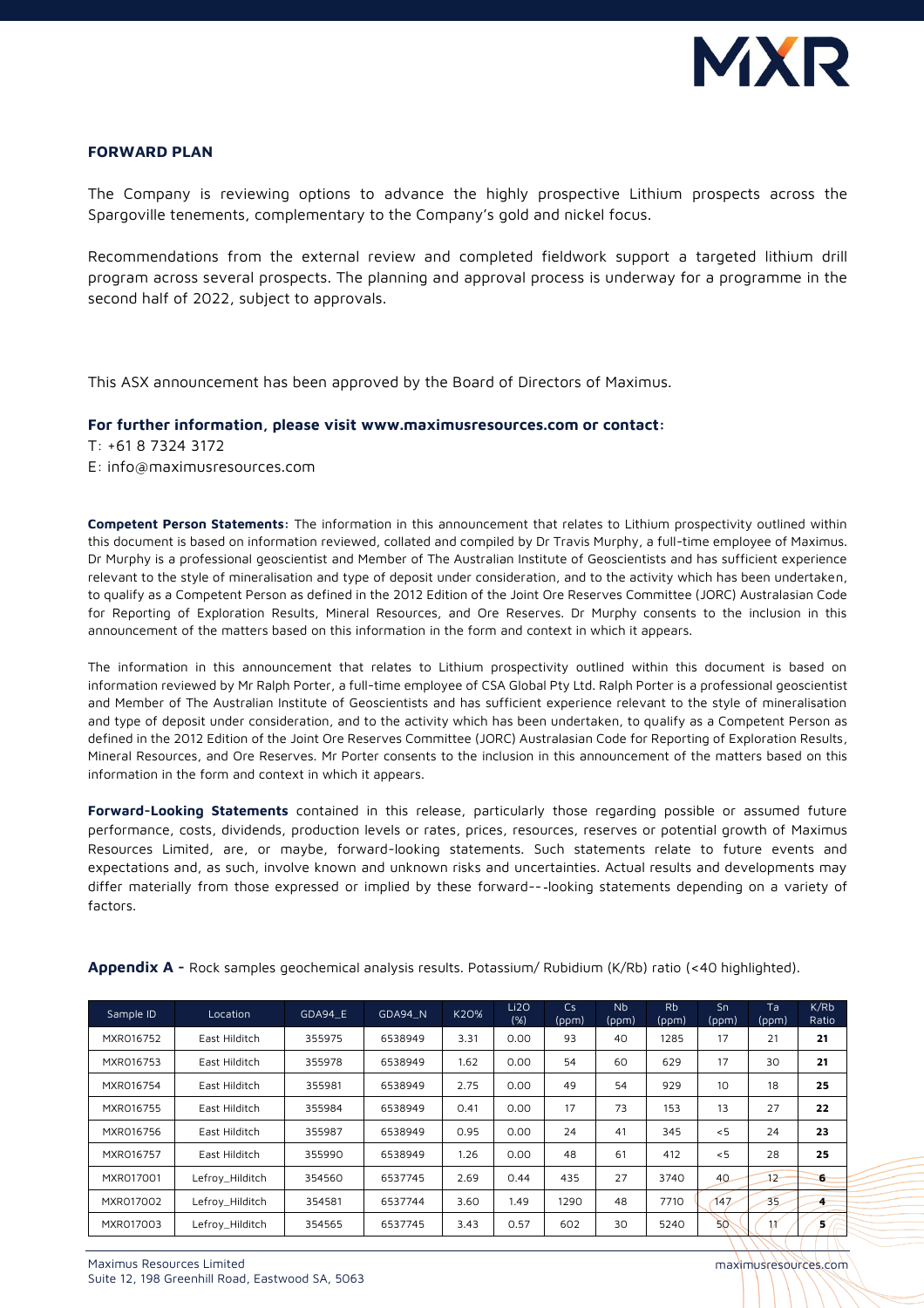

| MXR017004 | Lefroy_Hilditch                   | 354628 | 6537727 | 4.00 | 1.97 | 1985           | 333 | 9800            | 410    | 87             | 3            |
|-----------|-----------------------------------|--------|---------|------|------|----------------|-----|-----------------|--------|----------------|--------------|
| MXR017005 | Lefroy_Hilditch                   | 354699 | 6537740 | 3.65 | 0.08 | 138            | 34  | 1800            | 13     | 10             | 17           |
| MXR017006 | Lefroy_Hilditch                   | 354725 | 6537742 | 5.00 | 0.48 | 680            | 32  | 3660            | 41     | 18             | 11           |
| MXR017007 | Lefroy_Hilditch                   | 354745 | 6537749 | 5.49 | 0.76 | 677            | 106 | 4780            | 75     | 61             | 10           |
| MXR017008 | Lefroy_Hilditch                   | 354734 | 6537747 | 4.24 | 1.61 | 2470           | 111 | 7320            | 88     | 73             | 5            |
| MXR017009 | Lefroy_Hilditch                   | 354764 | 6537744 | 3.94 | 0.22 | 329            | 52  | 2820            | 44     | 20             | 12           |
| MXR017010 | Lefroy_Hilditch                   | 354787 | 6537745 | 3.42 | 0.01 | 42             | 34  | 1040            | 16     | 9              | 27           |
| MXR017011 | Lefroy_Hilditch                   | 354806 | 6537737 | 5.96 | 0.01 | 128            | 21  | 2040            | 17     | 6              | 24           |
| MXR017012 | Lefroy_Hilditch                   | 354843 | 6537753 | 0.48 | 0.09 | 127            | 35  | 376             | 22     | $\overline{7}$ | 11           |
| MXR017013 | Lefroy_Hilditch                   | 354553 | 6537900 | 2.59 | 1.12 | 969            | 42  | 5800            | 91     | 16             | 4            |
| MXR017014 | Lefroy_Hilditch                   | 354853 | 6538500 | 5.75 | 0.00 | 62             | 8   | 2850            | 15     | $\mathbf{1}$   | 17           |
| MXR017015 | Lefroy_Hilditch                   | 354836 | 6538535 | 0.71 | 0.00 | 10             | 32  | 377             | 16     | 4              | 16           |
| MXR017016 | Lefroy_Hilditch                   | 354847 | 6538549 | 0.33 | 0.00 | 3              | 50  | 81              | 16     | 8              | 34           |
| MXR017017 | Lefroy_Hilditch                   | 354874 | 6538554 | 0.18 | 0.01 | 4              | 45  | 19              | 18     | 25             | 78           |
| MXR017018 | Lefroy_Hilditch                   | 354972 | 6538542 | 9.36 | 0.00 | 92             | < 5 | 3190            | < 5    | 3              | 24           |
| MXR017019 | Lefroy_Hilditch                   | 354911 | 6538504 | 0.12 | 0.00 | $\overline{2}$ | 44  | 17              | < 5    | 5              | 60           |
| MXR017020 | Lefroy_Hilditch                   | 354892 | 6538477 | 0.17 | 0.00 | $\mathbf{1}$   | 7   | $\overline{7}$  | $\leq$ | $\overline{2}$ | 204          |
| MXR017021 | Lefroy_Hilditch                   | 354895 | 6538420 | 0.12 | 0.00 | $\mathbf{1}$   | 54  | 6               | < 5    | 36             | 156          |
| MXR017022 | Lefroy_Hilditch                   | 354879 | 6538456 | 0.10 | 0.00 | $\mathbf{1}$   | 8   | 5               | < 5    | 2              | 180          |
| MXR017023 | Lefroy_Hilditch                   | 354990 | 6538758 | 1.89 | 0.00 | 24             | 14  | 621             | < 5    | 3              | 25           |
| MXR017024 | Lefroy_Hilditch                   | 354973 | 6538727 | 0.13 | 0.00 | 5              | 12  | 8               | < 5    | 2              | 142          |
| MXR017025 | Lefroy_Hilditch                   | 355152 | 6538569 | 3.11 | 0.00 | 42             | 44  | 1515            | < 5    | 11             | 17           |
| MXR017026 | Lefroy_Hilditch                   | 355266 | 6538625 | 7.75 | 0.01 | 237            | 35  | 4190            | 12     | $\overline{7}$ | 15           |
| MXR017027 | Lefroy_Hilditch                   | 355314 | 6538659 | 6.09 | 0.02 | 223            | 39  | 3260            | 60     | 9              | 16           |
| MXR017028 | Lefroy_Hilditch                   | 355364 | 6538701 | 3.82 | 0.05 | 264            | 65  | 2840            | 55     | 22             | 11           |
| MXR017029 | Lefroy_Hilditch                   | 355327 | 6538778 | 0.19 | 0.01 | 40             | 51  | 113             | 14     | 19             | 14           |
| MXR017030 | Lefroy_Hilditch                   | 355023 | 6538982 | 5.43 | 0.00 | 410            | 38  | 3230            | 31     | 13             | 14           |
| MXR017031 | Lefroy_Hilditch                   | 355257 | 6538970 | 2.65 | 0.09 | 60             | 79  | 1155            | 29     | $\overline{7}$ | 19           |
| MXR017032 | Lefroy_Hilditch                   | 355237 | 6538944 | 4.50 | 0.04 | 51             | 67  | 1540            | 19     | 6              | 24           |
| MXR017033 | eastern contact<br>structure_qtz  | 356001 | 6539516 | 0.11 | 0.00 | $\overline{2}$ | < 5 | 10 <sup>°</sup> | < 5    | $\overline{2}$ | 91           |
| MXR017034 | North of Hilditch<br>access track | 356025 | 6539405 | 0.70 | 0.00 | 23             | 46  | 183             | 15     | 24             | 32           |
| MXR017035 | North of Hilditch<br>access track | 356106 | 6539399 | 0.44 | 0.01 | 6              | 63  | 86              | 11     | 10             | 43           |
| MXR017036 | peg_2200N<br>access track         | 357417 | 6532210 | 2.72 | 0.05 | 579            | 107 | 3870            | 75     | 99             | 6            |
| SL1628    | Larkinville<br>Prospectors pit    | 353694 | 6523149 | 3.17 | 1.37 | 2340           | 83  | 8870            | 195    | 67             | 3            |
| SL1629    | Larkinville<br>Prospectors pit    | 353697 | 6523148 | 4.19 | 0.88 | 1760           | 36  | 7570            | 58     | 44             | 5            |
| SL1630    | Larkinville<br>Prospectors pit    | 353697 | 6523134 | 3.49 | 1.92 | 3230           | 51  | 11650           | 73     | 67             | $\mathbf{2}$ |
| SL1631    | Larkinville<br>Prospectors pit    | 353687 | 6523133 | 6.09 | 2.57 | 4170           | 50  | 17250           | 91     | 71             | з            |
| SL1637    | Larkinville<br>Prospectors pit    | 353693 | 6523154 | 2.78 | 0.57 | 1030           | 84  | 5400            | 48     | 121            | 4            |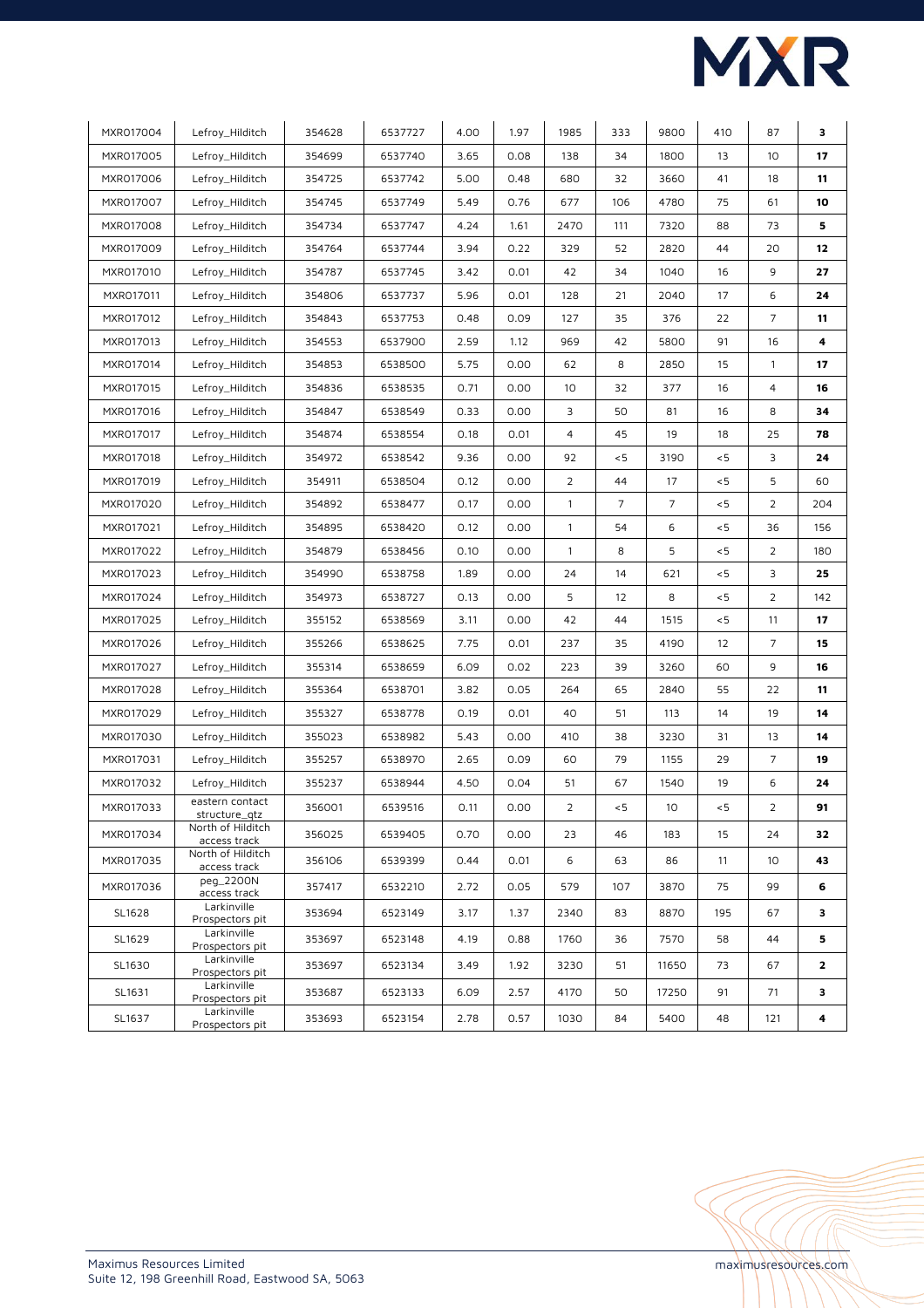# **JORC Code, 2012 Edition – Table 1 report**

# **Section 1 Sampling Techniques and Data**

(Criteria in this section apply to all succeeding sections.)

| Criteria                        | <b>JORC Code explanation</b>                                                                                                                                                                                                                                                                                                                                                                                                                                                                                                                                                                                                                                                                                                                                                                                                                                                                                                                                                                                                                                                                                               | Commentary                                                                                                                                                                                                                                                                                                                                                                                                                                                                                                                                                                                                                                                                                                                                                                                                                                                                                                                                                                                                                                                                                                                                                                                                                                                                                                   |
|---------------------------------|----------------------------------------------------------------------------------------------------------------------------------------------------------------------------------------------------------------------------------------------------------------------------------------------------------------------------------------------------------------------------------------------------------------------------------------------------------------------------------------------------------------------------------------------------------------------------------------------------------------------------------------------------------------------------------------------------------------------------------------------------------------------------------------------------------------------------------------------------------------------------------------------------------------------------------------------------------------------------------------------------------------------------------------------------------------------------------------------------------------------------|--------------------------------------------------------------------------------------------------------------------------------------------------------------------------------------------------------------------------------------------------------------------------------------------------------------------------------------------------------------------------------------------------------------------------------------------------------------------------------------------------------------------------------------------------------------------------------------------------------------------------------------------------------------------------------------------------------------------------------------------------------------------------------------------------------------------------------------------------------------------------------------------------------------------------------------------------------------------------------------------------------------------------------------------------------------------------------------------------------------------------------------------------------------------------------------------------------------------------------------------------------------------------------------------------------------|
| <b>Sampling</b><br>techniques   | • Nature and quality of sampling (eg cut channels, random chips, or<br>specific specialised industry standard measurement tools appropriate<br>to the minerals under investigation, such as down hole gamma<br>sondes, or handheld XRF instruments, etc). These examples should not<br>be taken as limiting the broad meaning of sampling.<br>Include reference to measures taken to ensure sample representivity<br>and the appropriate calibration of any measurement tools or systems<br>used.<br>Aspects of the determination of mineralisation that are Material to the<br>$\bullet$<br>Public Report.<br>In cases where 'industry standard' work has been done this would be<br>$\bullet$<br>relatively simple (eg 'reverse circulation drilling was used to obtain 1 m<br>samples from which 3 kg was pulverised to produce a 30 g charge for<br>fire assay'). In other cases more explanation may be required, such as<br>where there is coarse gold that has inherent sampling problems.<br>Unusual commodities or mineralisation types (eg submarine nodules)<br>may warrant disclosure of detailed information. | • The database of soil-samples, auger holes, rock-chips, RAB, RC and diamond<br>drill-holes for the Spargoville area has been compiled over several decades and<br>via multiple owners. The database comprises unverified information coupled<br>with recent drilling data with higher confidence.<br>With respect to legacy drill-holes, the method of collar survey is not known,<br>$\bullet$<br>however evidence for drilling activity (pads, piles of cuttings) are observed<br>which correlate with the stored drill-hole data. Aircore and RC samples were<br>collected at set nominal intervals and laid on the ground in rows. Details<br>regarding the splitter arrangement and laboratory process are not available for<br>the entirety of the legacy exploration database.<br>The legacy drilling data will be used as an indicator and will be followed-up<br>using best practice drilling, sampling, QAQC, and assaying techniques.<br>No new drill-hole assay results are reported in this document. Rock-chip<br>$\bullet$<br>results are reported, taken from outcropping pegmatites.<br>Observations from drill-core are reported. Pegmatite intersected in recent<br>$\bullet$<br>gold-focussed drilling has been selected for analysis by the appropriate Lithium<br>suite assay method. |
| <b>Drilling</b><br>techniques   | Drill type (eg core, reverse circulation, open-hole hammer, rotary air<br>$\bullet$<br>blast, auger, Bangka, sonic, etc) and details (eg core diameter, triple<br>or standard tube, depth of diamond tails, face-sampling bit or other<br>type, whether core is oriented and if so, by what method, etc).                                                                                                                                                                                                                                                                                                                                                                                                                                                                                                                                                                                                                                                                                                                                                                                                                  | Rockchip sampling, Diamond and RC drilling results are reported in this<br>document.<br>Within the Spargoville Project area, the dominant drilling method has been<br>RAB, with few deeper RC holes as follow-up on selected anomalies.<br>Diamond drill-holes are few and are concentrated proximal to the historic<br>mines.<br>HGDD001 was drilled to test and extend the Hilditch Gold resource. This hole<br>was drilled HQ3 to 110.4m and NQ2 to 300.6m (EOH).<br>Core was oriented using a Tru-Core device, and the hole was surveyed using a<br>qyro.<br>RC drilling information pertaining to the 2016 Maximus programme can be<br>found in the relevant announcements referenced in the body of the report.                                                                                                                                                                                                                                                                                                                                                                                                                                                                                                                                                                                        |
| <b>Drill sample</b><br>recovery | Method of recording and assessing core and chip sample recoveries<br>$\bullet$<br>and results assessed.<br>Measures taken to maximise sample recovery and ensure<br>$\bullet$<br>representative nature of the samples.<br>Whether a relationship exists between sample recovery and grade and<br>$\bullet$<br>whether sample bias may have occurred due to preferential loss/gain<br>of fine/coarse material.                                                                                                                                                                                                                                                                                                                                                                                                                                                                                                                                                                                                                                                                                                              | With respect to recent and legacy drilling:<br>Recovery was assessed by comparison of sample volume in rows<br>of sample piles.<br>No significant variation of recovery was detected, nor voids etc.<br>$\circ$<br>No significant core loss was reported for the drillhole HGDD001.                                                                                                                                                                                                                                                                                                                                                                                                                                                                                                                                                                                                                                                                                                                                                                                                                                                                                                                                                                                                                          |
| Logging                         | Whether core and chip samples have been geologically and<br>$\bullet$<br>geotechnically logged to a level of detail to support appropriate<br>Mineral Resource estimation, mining studies and metallurgical studies.<br>Whether logging is qualitative or quantitative in nature. Core (or<br>$\bullet$                                                                                                                                                                                                                                                                                                                                                                                                                                                                                                                                                                                                                                                                                                                                                                                                                    | • With respect to recent and legacy drilling:<br>Geological logging of the RC drillholes has been executed<br>$\circ$<br>appropriately and captured in the drill-hole data base.<br>o Not all of the legacy drill-holes have complete logging datasets.                                                                                                                                                                                                                                                                                                                                                                                                                                                                                                                                                                                                                                                                                                                                                                                                                                                                                                                                                                                                                                                      |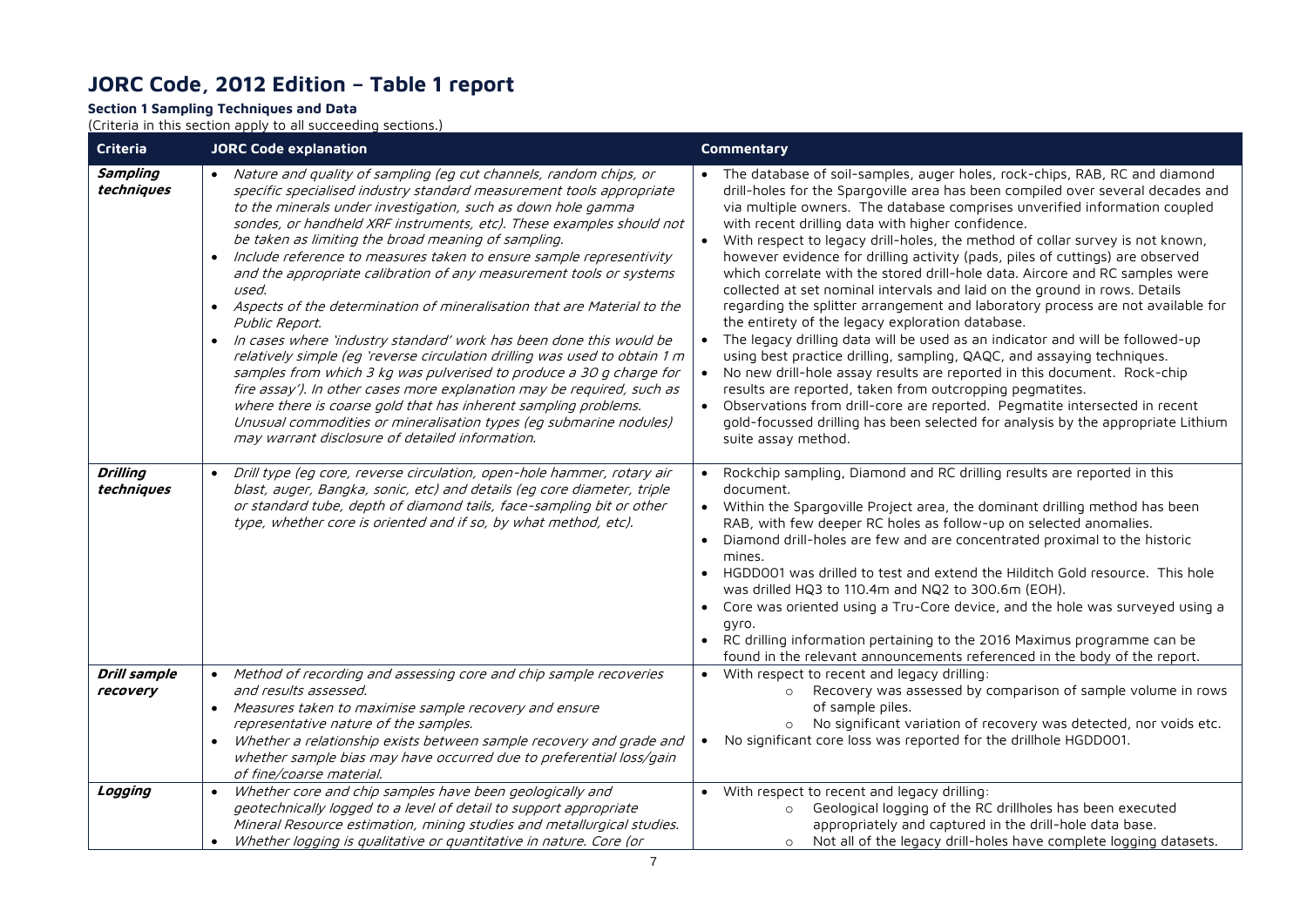| Criteria                                                      | <b>JORC Code explanation</b>                                                                                                                                                                                                                                                                                                                                                                                                                                                                                                                                                                                                                                                              | Commentary                                                                                                                                                                                                                                                                                                                                                                                                                                                                                                                                                                                 |  |  |  |  |
|---------------------------------------------------------------|-------------------------------------------------------------------------------------------------------------------------------------------------------------------------------------------------------------------------------------------------------------------------------------------------------------------------------------------------------------------------------------------------------------------------------------------------------------------------------------------------------------------------------------------------------------------------------------------------------------------------------------------------------------------------------------------|--------------------------------------------------------------------------------------------------------------------------------------------------------------------------------------------------------------------------------------------------------------------------------------------------------------------------------------------------------------------------------------------------------------------------------------------------------------------------------------------------------------------------------------------------------------------------------------------|--|--|--|--|
|                                                               | costean, channel, etc) photography.<br>The total length and percentage of the relevant intersections logged.<br>$\bullet$                                                                                                                                                                                                                                                                                                                                                                                                                                                                                                                                                                 |                                                                                                                                                                                                                                                                                                                                                                                                                                                                                                                                                                                            |  |  |  |  |
| Sub-sampling<br>techniques<br>and sample<br>preparation       | • If core, whether cut or sawn and whether quarter, half or all core<br>taken.<br>• If non-core, whether riffled, tube sampled, rotary split, etc and<br>whether sampled wet or dry.<br>For all sample types, the nature, quality and appropriateness of the<br>sample preparation technique.<br>Quality control procedures adopted for all sub-sampling stages to<br>maximise representivity of samples.<br>• Measures taken to ensure that the sampling is representative of the in<br>situ material collected, including for instance results for field<br>duplicate/second-half sampling.<br>Whether sample sizes are appropriate to the grain size of the material<br>being sampled. | • With respect to recent and legacy drilling:<br>Method of sample-splitting at the rig, in legacy drill-holes, is not<br>$\circ$<br>known and limited information is available for analytical<br>techniques applied.<br>Rock chip samples were taken from outcropping pegmatite and were generally<br>~2kg in total mass. Locations are recorded with handheld GPS.<br>Legacy rock-chip information can be found in the respective referenced<br>releases and have been incorporated in the included prospect maps.                                                                        |  |  |  |  |
| <b>Quality of</b><br>assay data<br>and<br>laboratory<br>tests | The nature, quality and appropriateness of the assaying and<br>laboratory procedures used and whether the technique is considered<br>partial or total.<br>• For geophysical tools, spectrometers, handheld XRF instruments, etc,<br>the parameters used in determining the analysis including instrument<br>make and model, reading times, calibrations factors applied and their<br>derivation, etc.<br>Nature of quality control procedures adopted (eq standards, blanks,<br>duplicates, external laboratory checks) and whether acceptable levels<br>of accuracy (ie lack of bias) and precision have been established.                                                               | For legacy data, limited information is available for the utilised analytical<br>$\bullet$<br>technique and the QAQC (standards and blanks) protocols applied.<br>Maximus (2016) drilling and rock-chip sampling were submitted to Intertek for<br>$\bullet$<br>assay using 4 acid digestion/ICP-OES & ICP-MS. For Lithium suite elements,<br>this may represent a partial method.<br>Maximus (2021 & 2022) samples are submitted for analysis using sodium<br>$\bullet$<br>peroxide fusion and ICP-AES and ICP-MS, and is considered a total analytical<br>technique.                     |  |  |  |  |
| Verification of<br>sampling and<br>assaying                   | The verification of significant intersections by either independent or<br>$\bullet$<br>alternative company personnel.<br>The use of twinned holes.<br>Documentation of primary data, data entry procedures, data<br>verification, data storage (physical and electronic) protocols.<br>Discuss any adjustment to assay data.<br>$\bullet$                                                                                                                                                                                                                                                                                                                                                 | No aircore or RC holes have been twinned in the current program.<br>$\bullet$<br>No adjustments were made to assay data.                                                                                                                                                                                                                                                                                                                                                                                                                                                                   |  |  |  |  |
| <b>Location of</b><br>data points                             | Accuracy and quality of surveys used to locate drill holes (collar and<br>$\bullet$<br>down-hole surveys), trenches, mine workings and other locations used<br>in Mineral Resource estimation.<br>Specification of the grid system used.<br>$\bullet$<br>Quality and adequacy of topographic control.                                                                                                                                                                                                                                                                                                                                                                                     | The method of collar survey/pick-up for legacy drill-holes is not known and<br>$\bullet$<br>assumed to be hand-held GPS for the majority of collars.<br>The collar location for HGDD001 and RC holes HGRC010-024 is obtained using<br>$\bullet$<br>a handheld GPS, until such time that a surveyor is contracted to acquire<br>detailed co-ordinates.<br>The data is stored as grid system: MGA_GDA94 zone 51.<br>Topographic control for the area requires validation and a surface built from<br>the SRTM (1sec) dataset is used until more accurate surveyed locations are<br>obtained. |  |  |  |  |
| Data spacing<br>and<br>distribution                           | Data spacing for reporting of Exploration Results.<br>$\bullet$<br>Whether the data spacing and distribution is sufficient to establish the<br>$\bullet$<br>degree of geological and grade continuity appropriate for the Mineral<br>Resource and Ore Reserve estimation procedure(s) and classifications                                                                                                                                                                                                                                                                                                                                                                                 | Drill-hole spacing varies considerably across the tenement package.<br>Further drilling of prospects with significant intersections may not necessarily<br>$\bullet$<br>result in definition of a mineral resource.<br>No compositing is known to have occurred in legacy drilling and was not<br>$\bullet$                                                                                                                                                                                                                                                                                |  |  |  |  |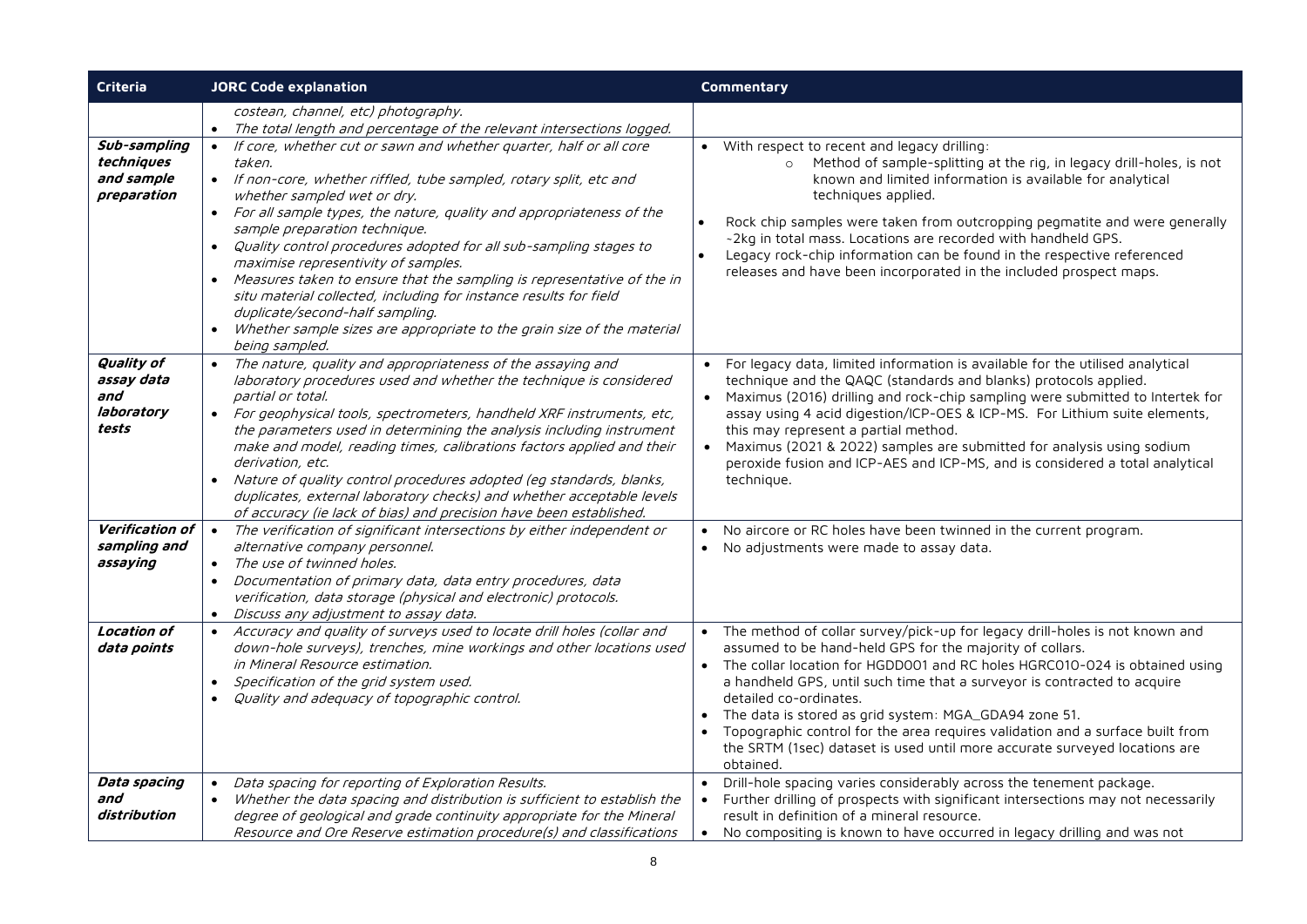| Criteria                                                            | <b>JORC Code explanation</b>                                                                                                                                                                                                                                                                                                                                                                        | Commentary                                                                                                                                                                                                                                                                                                                                                                                                                                                                                                                                                                                                                                                                                                                                                                                                                                                                                                                                                                  |
|---------------------------------------------------------------------|-----------------------------------------------------------------------------------------------------------------------------------------------------------------------------------------------------------------------------------------------------------------------------------------------------------------------------------------------------------------------------------------------------|-----------------------------------------------------------------------------------------------------------------------------------------------------------------------------------------------------------------------------------------------------------------------------------------------------------------------------------------------------------------------------------------------------------------------------------------------------------------------------------------------------------------------------------------------------------------------------------------------------------------------------------------------------------------------------------------------------------------------------------------------------------------------------------------------------------------------------------------------------------------------------------------------------------------------------------------------------------------------------|
|                                                                     | applied.<br>• Whether sample compositing has been applied.                                                                                                                                                                                                                                                                                                                                          | applied to the recent programme.<br>• HGDD001 is the first diamond drill-hole in Hilditch Gold resource area, which is<br>dominated by shallow (ca. 80m) RC drilling.                                                                                                                                                                                                                                                                                                                                                                                                                                                                                                                                                                                                                                                                                                                                                                                                       |
| Orientation of<br>data in<br>relation to<br>geological<br>structure | Whether the orientation of sampling achieves unbiased sampling of<br>$\bullet$<br>possible structures and the extent to which this is known, considering<br>the deposit type.<br>• If the relationship between the drilling orientation and the orientation<br>of key mineralised structures is considered to have introduced a<br>sampling bias, this should be assessed and reported if material. | HGDD001 was drilled toward grid west, near orthogonal to the strike of regional<br>$\bullet$<br>stratigraphy and structure.<br>• Maximus (2016) RC holes were drilled toward grid east and south dependent on<br>the respective pegmatite body being targeted. Some assumptions on<br>orientations of these intrusions may change through further work (including<br>field mapping). No orientation bias is believed to have been introduced,<br>however it is possible that the quartz cores of selected pegmatites were not<br>adequately tested in this earlier drilling.<br>• HGDD001 and HGRC010-024 are drilled toward grid west as this is the ideal<br>orientation to test the gold target, for which they were designed. However,<br>this is not an ideal orientation to test east-west oriented pegmatites such as<br>those occurring at Lefroy. Sampling of the core and RC cuttings was<br>undertaken with this understanding of the negative orientation bias. |
| Sample<br>security                                                  | • The measures taken to ensure sample security.                                                                                                                                                                                                                                                                                                                                                     | With respect to recent and legacy drilling:<br>Not known for the legacy drill-hole data.<br>$\circ$<br>Maximus Resources 2016 drill campaign details can be found in<br>$\Omega$<br>the relevant announcement as referenced in the text of the<br>report.<br>Maximus Resources 2022 drill campaign samples were bagged<br>$\circ$<br>into calicos and then grouped into cable-tied polyweave bags for<br>delivery to the Kalgoorlie laboratory by MXR personnel.                                                                                                                                                                                                                                                                                                                                                                                                                                                                                                            |
| Audits or<br>reviews                                                | • The results of any audits or reviews of sampling techniques and data.                                                                                                                                                                                                                                                                                                                             | An external review of prospectivity and sample observations was conducted<br>$\bullet$<br>by Ralph Porter (CSA Global Pty Ltd) in May 2022. Summary findings of this<br>work include:<br>that the sample analytical data and the field inspection indicates<br>$\circ$<br>the pegmatites located and sampled within the Lefroy and<br>Larkinville tenements are zoned LCT type pegmatites.<br>Due to the zoned nature of the pegmatites, the only definitive<br>$\circ$<br>test is to drill the pegmatites concentrating on and around the<br>quartz core(s) if visible, or if not visible, the thickest portions of<br>the pegmatite. However, it should be kept in mind that due to the<br>often-restricted occurrence of spodumene and/or lithian mica<br>about the quartz core of zoned pegmatites, the pegmatites need<br>to be of significant size to have any economic potential.                                                                                    |

**SECTION 2 REPORTING OF EXPLORATION RESULTS**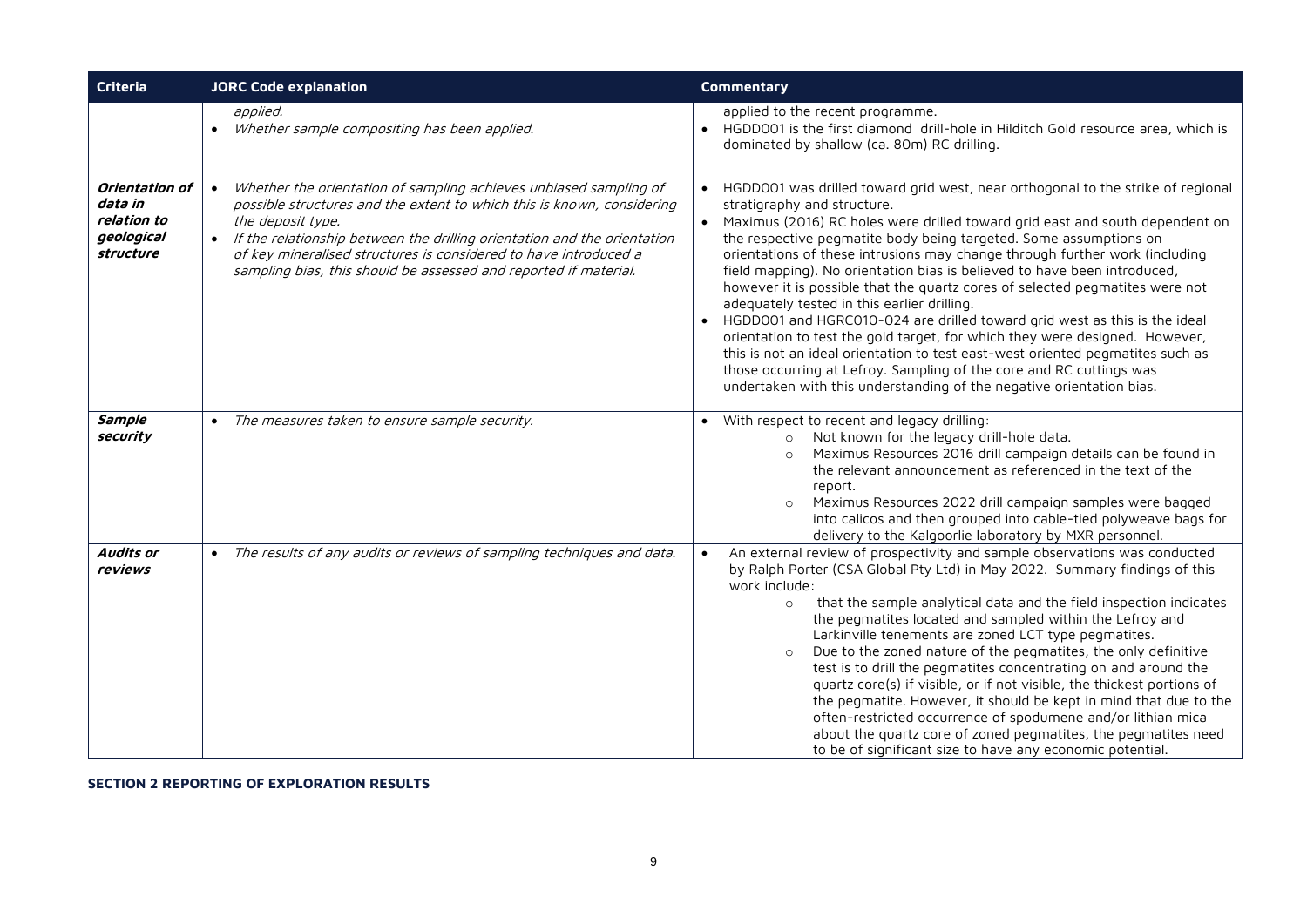# (Criteria listed in the preceding section also apply to this section.)

| Criteria                                         | <b>JORC Code explanation</b>                                                                                                                                                                                                                                                                                                                                                                                                                                                                                                                | Commentary                                                                                                                                                                                                                                                                                                                                                                                                                                                                                                                                                                                                                                                                                                                                                                                                                                                                                                                                                                                                                                                                                                                                                                                                                                                                                                                                                                                                                                                                                                                                                                                                                                                                                                                                                                                                                                                                                                                                                                                                                                                                                                                                                                                                                                                                                                                                                                                                                                                                                                                                                                                                                                                                                                                                        |
|--------------------------------------------------|---------------------------------------------------------------------------------------------------------------------------------------------------------------------------------------------------------------------------------------------------------------------------------------------------------------------------------------------------------------------------------------------------------------------------------------------------------------------------------------------------------------------------------------------|---------------------------------------------------------------------------------------------------------------------------------------------------------------------------------------------------------------------------------------------------------------------------------------------------------------------------------------------------------------------------------------------------------------------------------------------------------------------------------------------------------------------------------------------------------------------------------------------------------------------------------------------------------------------------------------------------------------------------------------------------------------------------------------------------------------------------------------------------------------------------------------------------------------------------------------------------------------------------------------------------------------------------------------------------------------------------------------------------------------------------------------------------------------------------------------------------------------------------------------------------------------------------------------------------------------------------------------------------------------------------------------------------------------------------------------------------------------------------------------------------------------------------------------------------------------------------------------------------------------------------------------------------------------------------------------------------------------------------------------------------------------------------------------------------------------------------------------------------------------------------------------------------------------------------------------------------------------------------------------------------------------------------------------------------------------------------------------------------------------------------------------------------------------------------------------------------------------------------------------------------------------------------------------------------------------------------------------------------------------------------------------------------------------------------------------------------------------------------------------------------------------------------------------------------------------------------------------------------------------------------------------------------------------------------------------------------------------------------------------------------|
| Mineral<br>tenement and<br>land tenure<br>status | Type, reference name/number, location and ownership including<br>agreements or material issues with third parties such as joint<br>ventures, partnerships, overriding royalties, native title interests,<br>historical sites, wilderness or national park and environmental settings.<br>The security of the tenure held at the time of reporting along with any<br>$\bullet$<br>known impediments to obtaining a licence to operate in the area.                                                                                           | HGDD001 is located on M15/1448 for which Maximus holds rights to 90% of all<br>minerals (Bullabulling Pty Ltd holds the remaining 10%).<br>• The Lefroy Pegmatite field is within M15/1770 for which Maximus Resources<br>has rights to 100% of all minerals excluding 20% of nickel rights (these belong<br>to Essential Metals - ASX:ESS).<br>• The Larkinville Pegmatite field is within M15/1449 for which Maximus has rights<br>to 75% of all minerals and Essential Metals ASX: ESS hold the remaining 25%.                                                                                                                                                                                                                                                                                                                                                                                                                                                                                                                                                                                                                                                                                                                                                                                                                                                                                                                                                                                                                                                                                                                                                                                                                                                                                                                                                                                                                                                                                                                                                                                                                                                                                                                                                                                                                                                                                                                                                                                                                                                                                                                                                                                                                                 |
| Exploration<br>done by other<br>parties          | Acknowledgment and appraisal of exploration by other parties.                                                                                                                                                                                                                                                                                                                                                                                                                                                                               | The database is mostly comprised of work done by previous holders of the<br>$\bullet$<br>above listed tenements. Key nickel exploration activities were undertaken by<br>Selcast (Australian Selection), Pioneer Resources, and Ramelius Resources.<br>Minor Lithium suite exploration has occurred on the ground and this was by<br>Maximus Resources and former JV partner Lepidico.                                                                                                                                                                                                                                                                                                                                                                                                                                                                                                                                                                                                                                                                                                                                                                                                                                                                                                                                                                                                                                                                                                                                                                                                                                                                                                                                                                                                                                                                                                                                                                                                                                                                                                                                                                                                                                                                                                                                                                                                                                                                                                                                                                                                                                                                                                                                                            |
| Geology                                          | Deposit type, geological setting and style of mineralisation.                                                                                                                                                                                                                                                                                                                                                                                                                                                                               | The focus of this announcement is on prospectivity for pegmatite-hosted<br>$\bullet$<br>Lithium suite elements.<br>Several significant deposits of this style occur in the district.<br>$\bullet$<br>Work conducted ca. 2016 by Maximus Resources identified anomalous<br>$\bullet$<br>Lithium in pegmatites outcropping at two distinct locations in the tenement<br>package (Lefroy & Larkinville). Mapping and data collection has expanded the<br>footprint of these identified systems such that two pegmatite swarm<br>locations are interpreted and these are largely untested by drilling.                                                                                                                                                                                                                                                                                                                                                                                                                                                                                                                                                                                                                                                                                                                                                                                                                                                                                                                                                                                                                                                                                                                                                                                                                                                                                                                                                                                                                                                                                                                                                                                                                                                                                                                                                                                                                                                                                                                                                                                                                                                                                                                                                |
| <b>Drill hole</b><br>Information                 | A summary of all information material to the understanding of the<br>exploration results including a tabulation of the following information<br>for all Material drill holes:                                                                                                                                                                                                                                                                                                                                                               | Drill-hole details for HGDD001 and HGRC010-024 are tabulated below:<br>Drill<br><b>EOH</b><br><b>Drilled</b><br>Start                                                                                                                                                                                                                                                                                                                                                                                                                                                                                                                                                                                                                                                                                                                                                                                                                                                                                                                                                                                                                                                                                                                                                                                                                                                                                                                                                                                                                                                                                                                                                                                                                                                                                                                                                                                                                                                                                                                                                                                                                                                                                                                                                                                                                                                                                                                                                                                                                                                                                                                                                                                                                             |
|                                                  | easting and northing of the drill hole collar<br>elevation or RL (Reduced Level - elevation above sea level in<br>metres) of the drill hole collar<br>dip and azimuth of the hole<br>$\circ$<br>down hole length and interception depth<br>hole length.<br>$\circ$<br>If the exclusion of this information is justified on the basis that the<br>$\bullet$<br>information is not Material and this exclusion does not detract from<br>the understanding of the report, the Competent Person should clearly<br>explain why this is the case. | HolelD<br>Prospect<br><b>Grid System</b><br><b>Easting</b><br><b>Northing</b><br><b>RL</b><br>Incl.<br>Azimuth<br><b>Comments</b><br><b>Depth</b><br><b>Type</b><br><b>Depth</b><br>metres<br>HGDD001<br>6536396<br>388<br>$-60$<br>270<br>300.6<br><b>DDH</b><br>GDA/MGA94_51<br>354720<br>$\circ$<br>301<br><b>GPS</b> coordinates<br>HGRC010<br><b>RC</b><br>GDA/MGA94_51<br>354733<br>6536171<br>378<br>$-60$<br>270<br>$\circ$<br>102<br>102<br><b>GPS</b> coordinates<br>403<br>$-60$<br>270<br>HGRC011<br><b>RC</b><br>GDA/MGA94 51<br>6536213<br>120<br>120<br>354721<br>$\circ$<br><b>GPS</b> coordinates<br>6536265<br>362<br>$-60$<br>270<br>HGRC012<br><b>RC</b><br>GDA/MGA94_51<br>354710<br>$\circ$<br>186<br>186<br><b>GPS</b> coordinates<br>270<br>HGRC013<br><b>RC</b><br>6536287<br>370<br>$-60$<br>$\mathbf 0$<br>150<br>150<br>GDA/MGA94_51<br>354669<br><b>GPS</b> coordinates<br>HGRC014<br>RC<br>GDA/MGA94 51<br>354657<br>6536333<br>310<br>$-60$<br>270<br>$\circ$<br>186<br>186<br><b>GPS</b> coordinates<br>HGRC015<br>387<br>$-60$<br>270<br><b>RC</b><br>354683<br>6536316<br>$\circ$<br>180<br>180<br>GDA/MGA94_51<br><b>GPS</b> coordinates<br>387<br>270<br>HGRC016<br><b>RC</b><br>GDA/MGA94_51<br>354666<br>6536365<br>$-60$<br>$\circ$<br>114<br>114<br><b>GPS</b> coordinates<br><b>Hilditch Gold</b><br>HGRC017<br>6536403<br>382<br>270<br>112<br><b>RC</b><br>GDA/MGA94 51<br>354644<br>$-60$<br>$\circ$<br>112<br><b>GPS</b> coordinates<br>HGRC018<br>388<br>$-60$<br>270<br>156<br>RC<br>GDA/MGA94_51<br>354675<br>6536409<br>$\bullet$<br>156<br><b>GPS</b> coordinates<br>HGRC019<br><b>RC</b><br>GDA/MGA94 51<br>354611<br>6536450<br>378<br>$-60$<br>270<br>$\circ$<br>102<br>102<br><b>GPS</b> coordinates<br>368<br>HGRC020<br><b>RC</b><br>6536497<br>$-60$<br>270<br>138<br>GDA/MGA94 51<br>354595<br>$\bullet$<br>138<br><b>GPS</b> coordinates<br>6536557<br>HGRC021<br><b>RC</b><br>GDA/MGA94 51<br>354569<br>375<br>$-60$<br>270<br>$\circ$<br>144<br>144<br><b>GPS</b> coordinates<br>HGRC022<br><b>RC</b><br>6536385<br>387<br>$-60$<br>270<br>54<br>54<br>GDA/MGA94_51<br>354617<br>$\circ$<br><b>GPS</b> coordinates<br>HGRC023<br>354621<br>6536387<br>387<br>$-60$<br>270<br>54<br>54<br><b>RC</b><br>GDA/MGA94 51<br>$\bullet$<br><b>GPS</b> coordinates<br>HGRC024<br>RC<br>354620<br>6536388<br>387<br>$-60$<br>270<br>$\overline{0}$<br>54<br>GDA/MGA94 51<br>54<br><b>GPS</b> coordinates<br>No significant intercepts for Lithium suite elements were received, although<br>anomalous values to 369ppm Li (HGDD001) and to 440ppm Li (HGRC010-<br>024) were observed.<br>Rock-chip sample location data is included in Appendix 1 of the<br>$\bullet$<br>accompanying release. |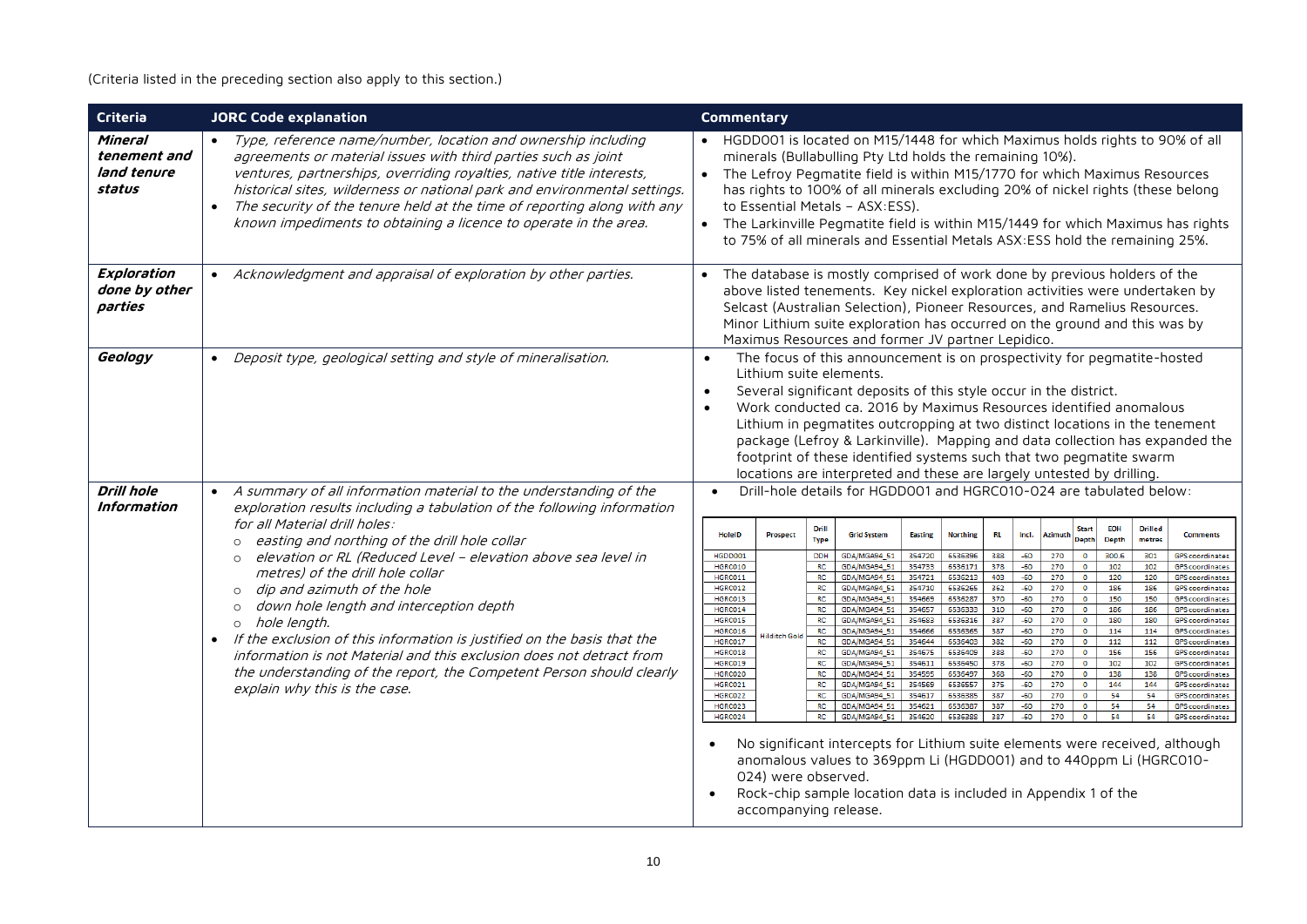| Criteria                                                                        | <b>JORC Code explanation</b>                                                                                                                                                                                                                                                                                                                                                                                                                                                                                                                                                                              | <b>Commentary</b>                                                                                                                                                                                                                                                                                                                                                                                                                                                                                                                                                                                                     |
|---------------------------------------------------------------------------------|-----------------------------------------------------------------------------------------------------------------------------------------------------------------------------------------------------------------------------------------------------------------------------------------------------------------------------------------------------------------------------------------------------------------------------------------------------------------------------------------------------------------------------------------------------------------------------------------------------------|-----------------------------------------------------------------------------------------------------------------------------------------------------------------------------------------------------------------------------------------------------------------------------------------------------------------------------------------------------------------------------------------------------------------------------------------------------------------------------------------------------------------------------------------------------------------------------------------------------------------------|
| Data<br>aggregation<br>methods                                                  | In reporting Exploration Results, weighting averaging techniques,<br>maximum and/or minimum grade truncations (eg cutting of high<br>grades) and cut-off grades are usually Material and should be stated.<br>Where aggregate intercepts incorporate short lengths of high grade<br>$\bullet$<br>results and longer lengths of low grade results, the procedure used for<br>such aggregation should be stated and some typical examples of such<br>aggregations should be shown in detail.<br>The assumptions used for any reporting of metal equivalent values<br>$\bullet$<br>should be clearly stated. | Reported intercepts are simple averages where the sample lengths are length-<br>weighted where combining samples of different length.<br>No metal equivalence calculations are used.<br>$\bullet$                                                                                                                                                                                                                                                                                                                                                                                                                     |
| Relationship<br>between<br>mineralisation<br>widths and<br>intercept<br>lengths | These relationships are particularly important in the reporting of<br>$\bullet$<br>Exploration Results.<br>• If the geometry of the mineralisation with respect to the drill hole<br>angle is known, its nature should be reported.<br>• If it is not known and only the down hole lengths are reported, there<br>should be a clear statement to this effect (eg 'down hole length, true<br>width not known').                                                                                                                                                                                            | No new drill-hole assay results are reported in this document.<br>All reported intercepts are down-hole lengths in metres. At this very early<br>$\bullet$<br>stage of initial drill-testing, there is insufficient information to make statements<br>about true-width in drill-hole intersections. However, mapping of pegmatites<br>at surface indicates that the majority are 1-15m in width with a substantial<br>increase to approximately 20m where conjugate trends intersect. The<br>pegmatites are often steeply dipping, so these estimates of mapped width also<br>approximate horizontal and true widths. |
| Diagrams                                                                        | Appropriate maps and sections (with scales) and tabulations of<br>$\bullet$<br>intercepts should be included for any significant discovery being<br>reported These should include, but not be limited to a plan view of drill<br>hole collar locations and appropriate sectional views.                                                                                                                                                                                                                                                                                                                   | Maps illustrating the locations of rock-chip sampling are included in the body of<br>the report.<br>The location of HGDD001 and HGRC010-024 is described as 1.2km south of the<br>$\bullet$<br>Lefroy Pegmatite prospect, but not shown in the map window so as to<br>maintain focus on the mapped area. Co-ordinates for the drill-holes are<br>provided above.<br>Sections and plans illustrating the Maximus (2016) RC drilling at Lefroy are<br>included in the relevant 2016 ASX announcements and referenced in the body<br>of the report.                                                                      |
| <b>Balanced</b><br>reporting                                                    | Where comprehensive reporting of all Exploration Results is not<br>$\bullet$<br>practicable, representative reporting of both low and high grades<br>and/or widths should be practiced to avoid misleading reporting of<br>Exploration Results.                                                                                                                                                                                                                                                                                                                                                           | Representative lithium values are labelled on the included diagrams, and<br>$\bullet$<br>relevant geochemical data for all new rockchip samples are included in<br>Appendix 1.                                                                                                                                                                                                                                                                                                                                                                                                                                        |
| Other<br>substantive<br>exploration<br>data                                     | Other exploration data, if meaningful and material, should be reported<br>including (but not limited to): geological observations; geophysical<br>survey results; geochemical survey results; bulk samples - size and<br>method of treatment; metallurgical test results; bulk density,<br>groundwater, geotechnical and rock characteristics; potential<br>deleterious or contaminating substances.                                                                                                                                                                                                      | • XRD analyses have been undertaken for 13 samples in the Lefroy pits, 4 in the<br>Larkinville pits, and 5 from outcrop in the Larkinville SW prospect area.<br>• These analyses sought to determine lithium-bearing mineralogy and to detect<br>spodumene, which can have an ambiguous form in the presence of feldspars<br>and prehnite. Lithium bearing minerals have included lithium micas, however<br>spectral overlap results in difficulty in determining the exact species present<br>(e.g. Lepidolite, Zinnwaldite, Polylithionite, Tainiolite, and Trilithionite)                                          |
| <b>Further work</b>                                                             | The nature and scale of planned further work (eg tests for lateral<br>$\bullet$<br>extensions or depth extensions or large-scale step-out drilling).                                                                                                                                                                                                                                                                                                                                                                                                                                                      | Additional mapping and sampling to refine the areas of interest<br>$\bullet$<br>3D modelling of the DGPR data to assist with both gold and pegmatite                                                                                                                                                                                                                                                                                                                                                                                                                                                                  |